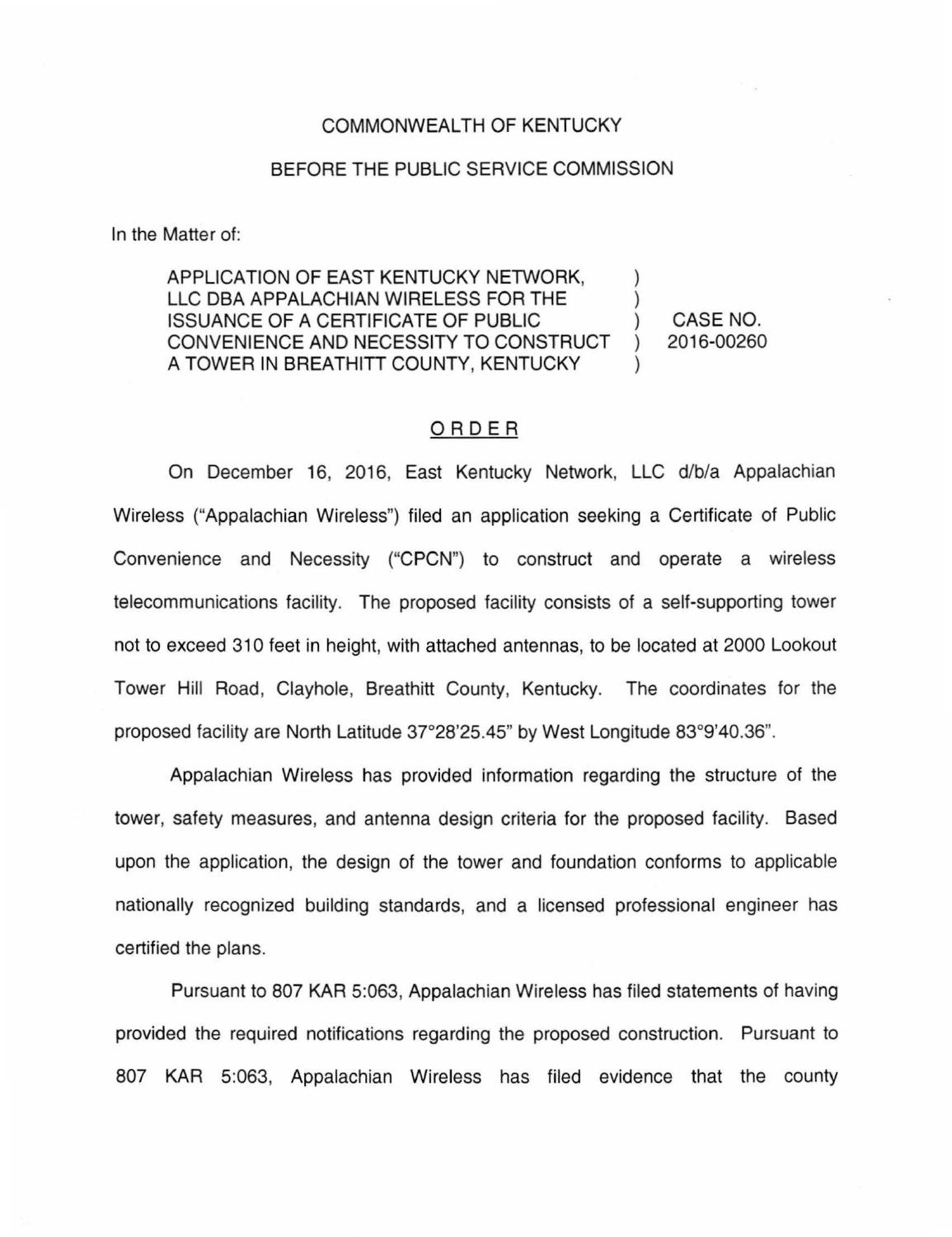judge/executive and all property owners within 500 feet and contiguous to the cell site have been notified of the proposed construction. The notices solicited any comments and informed the recipients of their right to request intervention.

On January 6, 2017, the Commission received a letter from Sam Hays, who received notice of the proposed construction pursuant to 807 KAR 5:063 and requested that he be provided with the precise location of the proposed site in regard to his property. By letter dated January 9, 2017, the Commission directed Appalachian Wireless to respond to Mr. Hays's letter. On January 12, 2017, the Commission received Appalachian Wireless's response, which included a letter mailed to Mr. Hays that memorialized a telephone conversation between Mr. Hays and Appalachian Wireless. In the letter, Appalachian Wireless explained that Mr. Hays received the notice because his property is contiguous to the large tract of land on which the proposed cellular tower will be constructed and that Mr. Hays's property is over one mile from the proposed tower site. Appalachian Wireless represented that Mr. Hays authorized it to notify the Commission that he did not have an objection to the proposed site. To date, no further public comments have been filed with the Commission.

Appalachian Wireless has filed applications with the Federal Aviation Administration and the Kentucky Airport Zoning Commission seeking approval for the construction and operation of the proposed facility. Both applications have been approved.

The Commission, having considered the evidence of record and being otherwise sufficiently advised, finds that Appalachian Wireless has demonstrated that a facility is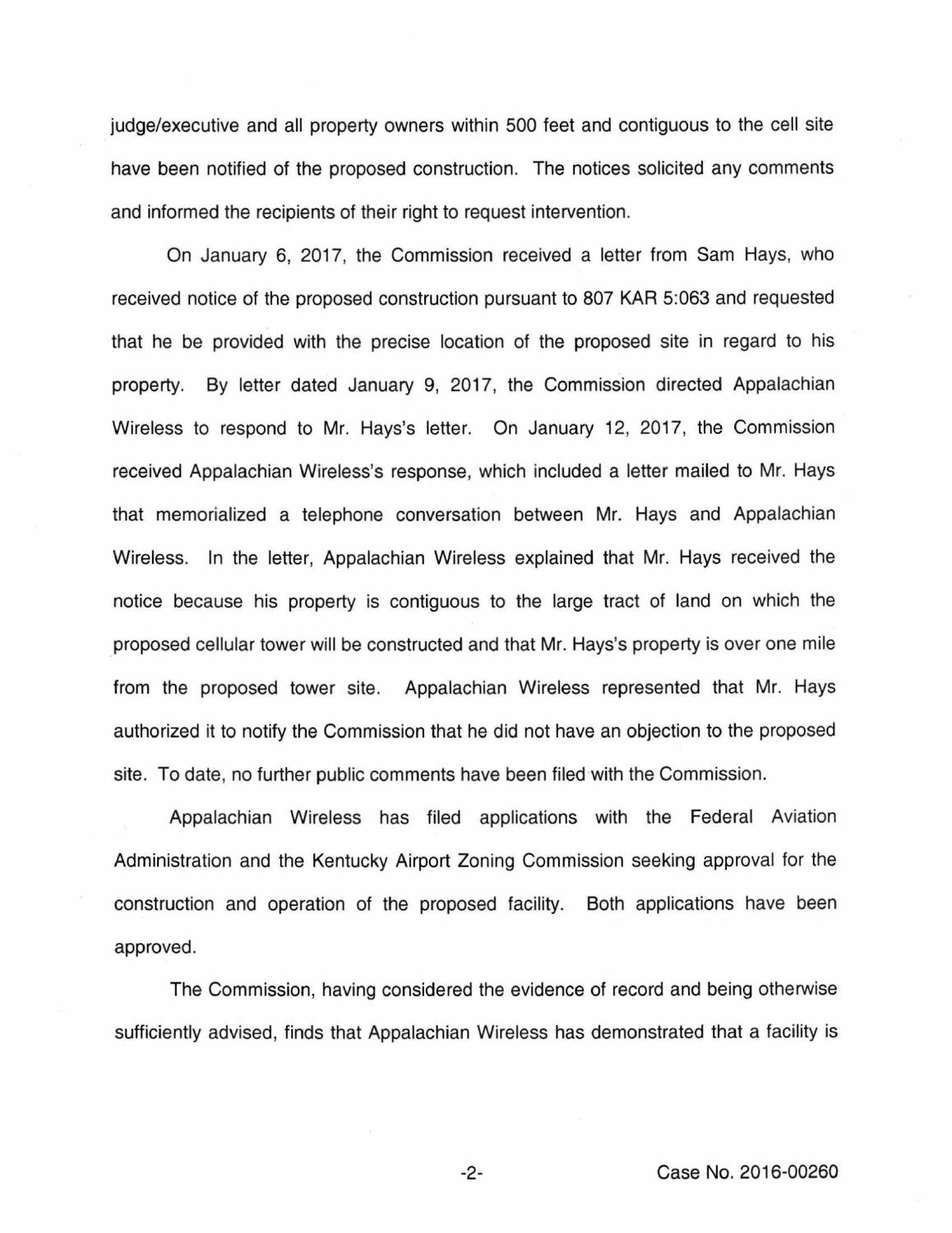necessary to provide adequate utility service and, therefore, a CPCN to construct the proposed facility should be granted.

Pursuant to KRS 278.280, the Commission is required to determine proper practices to be observed when it finds, upon complaint or on its own motion, that the facilities of any utility subject to its jurisdiction are unreasonable, unsafe, improper, or insufficient. To assist the Commission in its efforts to comply with this mandate, Appalachian Wireless should notify the Commission if the antenna tower is not used to provide service in the manner set out in the application and this Order. Upon receipt of such notice, the Commission may, on its own motion, institute proceedings to consider the proper practices, including removal of the unused antenna tower, which should be observed by Appalachian Wireless.

IT IS THEREFORE ORDERED that:

1. Appalachian Wireless is granted a CPCN to construct a wireless telecommunications facility. The proposed facility consists of a self-supporting tower not to exceed 310 feet in height, with attached antennas, to be located at 2000 Lookout Tower Hill Road, Clayhole, Breathitt County, Kentucky. The coordinates for the proposed facility are North Latitude 37°28'25.45" by West Longitude 83°9'40.36".

2. Appalachian Wireless shall immediately notify the Commission in writing, if, after the antenna tower is built and utility service is commenced, the tower is not used for a period of three months in the manner authorized by this Order.

3. Documents filed, if any, in the future pursuant to ordering paragraph 2 herein shall reference this case number and shall be retained in the utility's general correspondence file.

-3- Case No. 2016-00260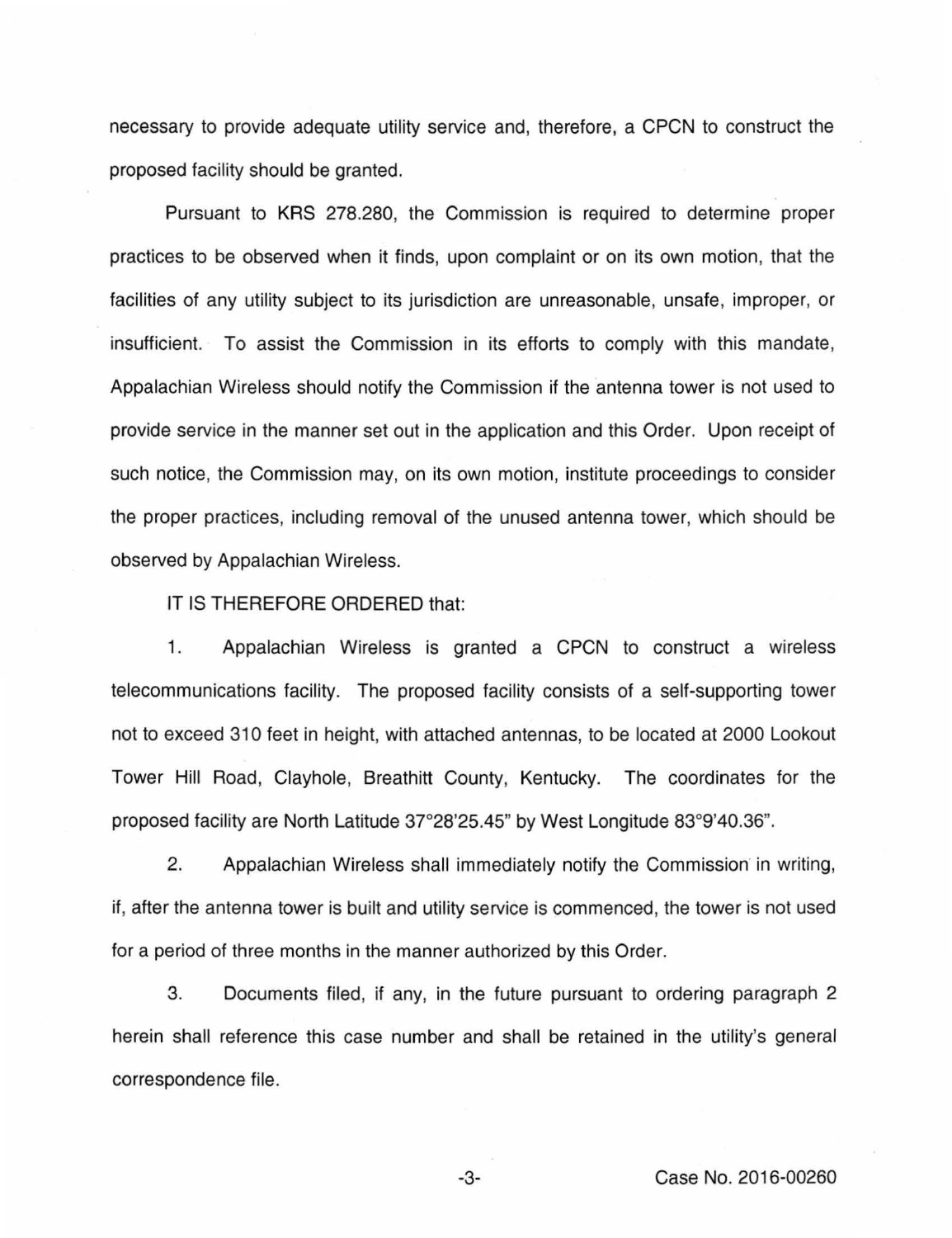By the Commission



**ATTEST:** 

aavan. Grunwell Carry. Duchardd